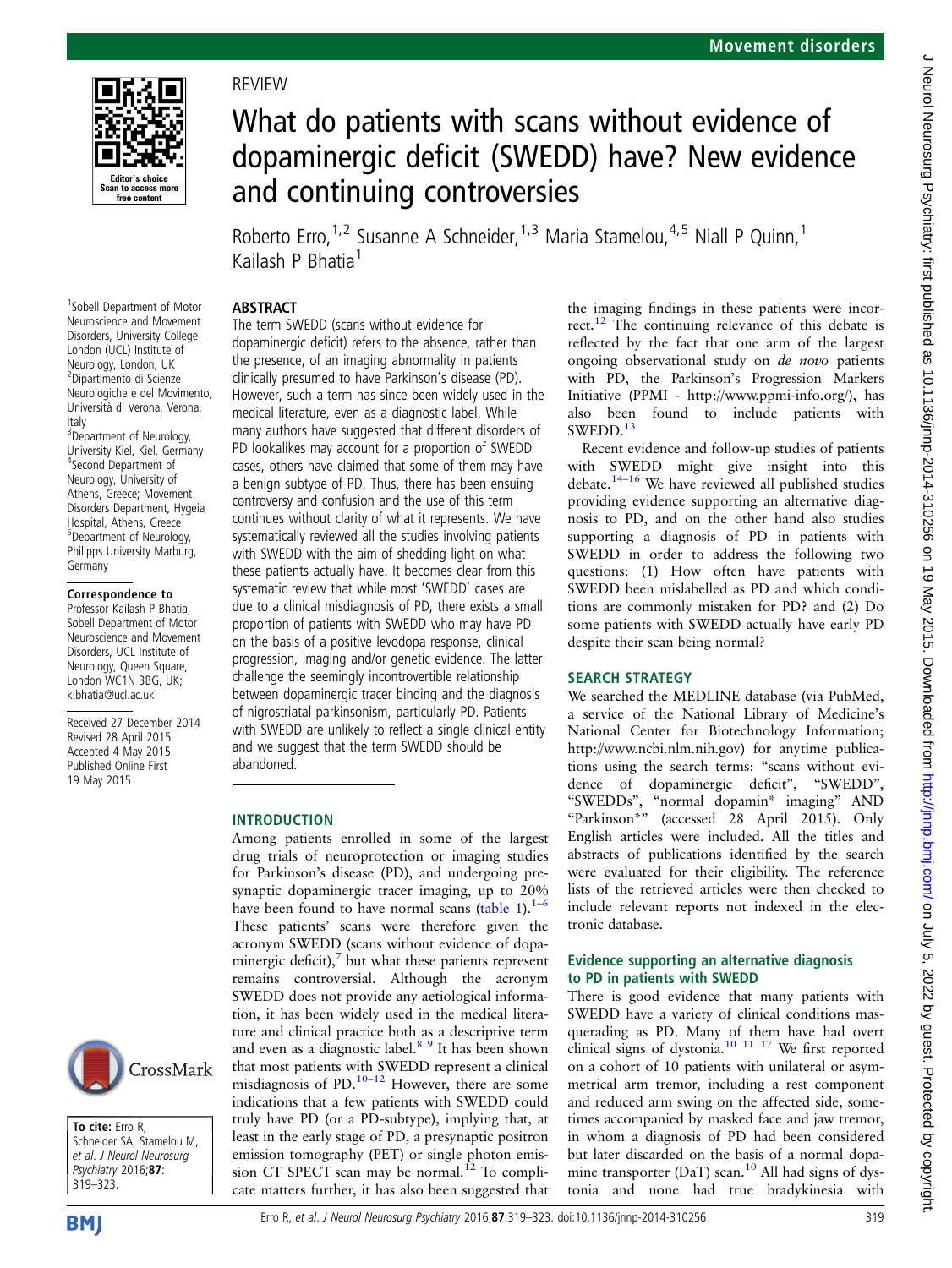<span id="page-1-0"></span>

| Table 1 Frequency of scans without evidence for dopaminergic        |
|---------------------------------------------------------------------|
| deficit (SWEDD) cases in some of the drug trials or imaging studies |
| for Parkinson's disease (PD)                                        |

| Study (reference)                  | Number of SWEDD cases (%) |  |
|------------------------------------|---------------------------|--|
| Elldopa <sup>1</sup>               | 21/142 (14.7)             |  |
| InSPECT <sup>2</sup>               | 15/112 (13.3)             |  |
| PRECEPT <sup>3</sup>               | 90/799 (11.3)             |  |
| REAL-PET <sup>4</sup>              | 21/186 (11.2)             |  |
| CALM-PD <sup>5</sup>               | 3/82(3.6)                 |  |
| European FP-CIT study <sup>6</sup> | 10/51 (19.6)              |  |

fatiguing, even after a mean follow-up period of almost  $6$  years.<sup>[10](#page-3-0)</sup> We therefore suggested that adult-onset dystonia could account for some patients with SWEDD.<sup>[10](#page-3-0)</sup> However, there were a number of potential criticisms of this proposition, given that there is no definitive diagnostic test for dystonia and/ or dystonic tremor and also because those patients were not assessed by a clinician blinded to the results of the DaT Scan. Schwingenschuh et  $al<sup>11</sup>$  $al<sup>11</sup>$  $al<sup>11</sup>$  therefore attempted to blindly compare, on clinical and electrophysiological grounds, patients with SWEDD with tremulous patients with PD with abnormal DaT scans. Although patients with PD and those with SWEDD shared several clinical features, it was found that lack of true decrement on finger tapping, presence of dystonia and positionspecificity and task-specificity of tremor favoured a diagnosis of SWEDD, whereas re-emergent tremor, a good response to dopaminergic drugs, as well as the presence of non-motor symp-toms, made the diagnosis of PD more likely.<sup>[11](#page-3-0)</sup> Moreover, patients with SWEDD had electrophysiological features similar to those observed in patients with segmental dystonia, strengthening the hypothesis that adult-onset dystonia is the underlying diagnosis in a subset of patients with SWEDD.<sup>[11](#page-3-0)</sup> Other studies have further shown that patients with SWEDD typically have intact olfactory function $18$  and a different non-motor symptom profile,<sup>[19 20](#page-3-0)</sup> normal size, or even macrographic handwriting,<sup>21</sup> normal gait<sup>22</sup> and normal transcranial sonography.<sup>23</sup> and normal transcranial sonography.<sup>[23](#page-3-0)</sup> Additionally, a TOR1A (DYT1) carrier with late-onset asymmetric rest tremor $^{24}$  $^{24}$  $^{24}$  and a patient with a novel heterozygous frame-shift mutation in the SGCE (DYT11) gene<sup>[25](#page-3-0)</sup> have been reported with SWEDD, further supporting the hypothesis that dystonia may underlie a 'PD look-alike' clinical phenotype, even in the presence of clinical clues pointing towards the clinical diagnosis of PD such as re-emergent tremor.<sup>[26 27](#page-3-0)</sup> In line with this, De Rosa et  $al^{28}$  $al^{28}$  $al^{28}$  recently investigated the hypothesis that tremulous

Table 2 Alternative conditions to Parkinson's disease (PD) accounting for some of the scans without evidence for dopaminergic deficit (SWEDD) cases

| Condition(s)                                 | <b>References</b>    |
|----------------------------------------------|----------------------|
| <b>Essential Tremor</b>                      | 14                   |
| Dystonia (including monogenic forms)         | 8 9 15 21 23 - 27 46 |
| Fragile X premutation                        | 28.29                |
| latrogenic/Tardive                           | $30 - 32$            |
| Symptomatic (vascular/brain neoplasm, toxic) | $33 - 37$            |
| Psychogenic                                  | 38 39                |
| Supranigral parkinsonism                     | 40                   |
| Soft extrapyramidal signs of the elderly     | 14                   |

patients with SWEDD could be affected with dopa-responsive dystonia due to GCH1 mutations. Although they did not find any GCH1 mutation carrier, most of their patients (8/11) showed dystonic features and were eventually diagnosed with dystonic tremor.<sup>2</sup>

Besides dystonia, however, other conditions presenting with or without rest tremor and additional parkinsonian features have been suggested to account for some of the patients with SWEDD.<sup>[14 29](#page-3-0)–42</sup> This has been the case for essential tremor (ET), fragile X premutation, vascular, iatrogenic, supranigral or psychogenic parkinsonism, depression with psychomotor slowness and soft extrapyramidal signs of the elderly (table 2). In all these cases, the unexpected imaging results drove the authors to reconsider the diagnosis through detailed clinical reappraisal and diagnostic workup.

Another study has shown that patients with SWEDD do not develop the metabolic fingerprint (hypermetabolism in the basal ganglia, with hypometabolism in the premotor and posterior parietal cortex) characteristic of PD,<sup>[43](#page-4-0)</sup> suggesting an alternative diagnosis. Despite the above, the diagnosis in a residual number of patients with SWEDD has remained unclear.<sup>15</sup> Follow-up clinical and imaging studies on the patients with SWEDD initially enrolled in drug trials for PD showed a lack of clinical progression and preserved dopaminergic imaging in the vast majority of them, as nicely demonstrated in the ELLDOPA-CIT and CALM-CIT follow-up studies (published only in abstract form<sup>15</sup>  $44$ ) as well as in a 22-month follow-up of the PRECEPT study.<sup>[14](#page-3-0)</sup> In the last of these, in 66 out of 72 (91.6%) patients with SWEDD undergoing a repeat DaT scan, the result was normal. These results led the authors to strongly suggest that patients with SWEDD, regardless of what their actual condition is, are unlikely to have idiopathic PD.<sup>[14](#page-3-0)</sup>

#### Evidence supporting a PD diagnosis in patients with SWEDD

In contrast to the above, there have also been other SWEDD cases in whom PD remained, or became, the most likely diagnosis. Some of these were based solely on clinical features. Thus, out of 12 patients with SWEDD in the study by Sixel-Döring et  $al^{45}$  $al^{45}$  $al^{45}$  where DaT scans were assessed both visually and semiquantitatively, 5 (42%) could not be reclassified to an alternative diagnosis to PD, and showed clinical benefit from levodopa treatment as evidenced by positive standardised levodopa testing. In a prospective 2-year follow-up study using both visual and semiquantitative analyses of dopamine transporter binding, Marshall et al found 4 of 150 SWEDD cases (2.6%), in whom clinical progression was noted, leading to a clinical diagnosis of degenerative parkinsonism.<sup>46</sup> Some other cases 'converted' from normal to abnormal scans. Thus, in the aforementioned 22-month follow-up of the PRECEPT study, 6 of 72 patients with SWEDD were subsequently abnormal, 4 in the indeterminate range (ie, 65–80% of age-expected putamen uptake) and 2 clearly abnormal (ie,  $\lt 65\%$ ).<sup>[14](#page-3-0)</sup> Similarly, Menéndez-Gonzáles et  $al^{47}$  $al^{47}$  $al^{47}$  reported on 30 tremulous patients with SWEDD over a 36-month follow-up period. While in 18 patients the diagnosis of PD could be clinically revised, diagnostic uncertainty in the remaining 12 patients led the authors to perform a second DaT scan, again using both visual and semiquantitative analyses. In 4 (13.3%) of the total 30 cases, the second DaT scan result was abnormal and they were finally diagnosed with PD.<sup>47</sup> These results support the notion that an initial normal DaT-SPECT cannot always exclude early degenerative parkinsonism.[48](#page-4-0)–<sup>50</sup>

Also complicating this issue are the results of follow-up of our original cohort[.16](#page-3-0) Although most showed no clinical or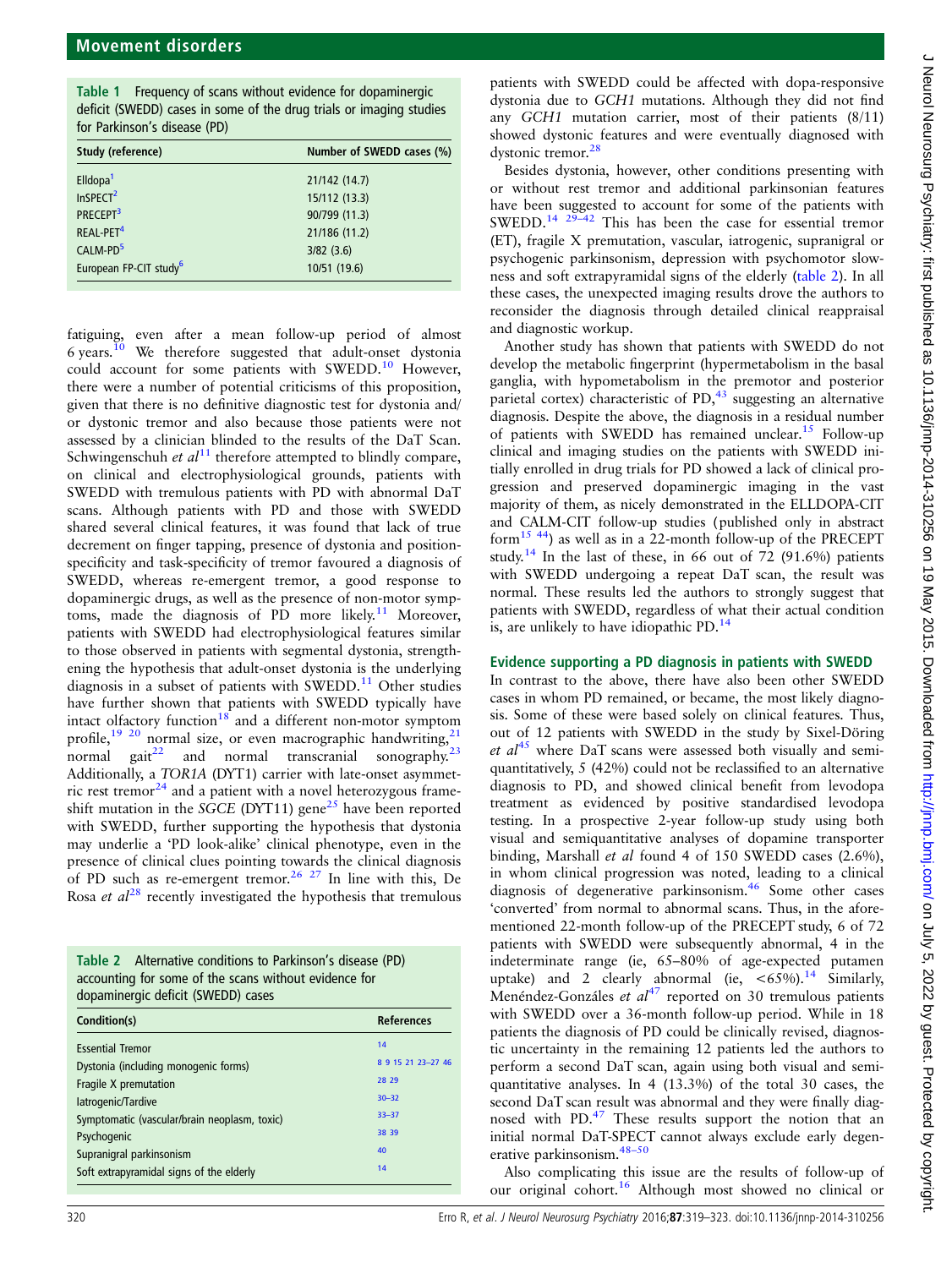J Neurol Neurosurg Psychiatry: first published as 10.11136/jnnp-2014-310256 on 19 May 2015. Downloaded from http://jnnp.bmj.com/ on July 5, 2022 by guest. Protected by copyright. J Neurol Neurosurg Psychiatry: first published as 10.11136/jnnp-2014-310256 on 19 May 2015. Downloaded from <http://jnnp.bmj.com/> on July 5, 2022 by guest. Protected by copyright.

imaging progression, in 2 of 16 patients the repeated scan was abnormal (specifically, 14 and 16 years after their clinical onset).[16](#page-3-0) It is unlikely that those two patients had PD at the time of the first normal scan, since it was performed more than 8 years following the clinical onset,<sup>[16](#page-3-0)</sup> so we therefore suggested that they could have some sort of adult-onset dystonia (accounting for their SWEDD status), with the further development of superimposed PD later in life.<sup>16</sup> However, the possibility that those two patients were false-negative imaging cases, although unlikely, cannot be entirely ruled out. Such a possibility has indeed been suggested in a recent 123I-metaiodobenzylguanidine (MIBG) imaging study, which reported on some patients with SWEDD with abnormal MIBG findings, in keeping with the diagnosis of PD. $51$  It is also interesting to note that one of the original patients with SWEDD (with a clinical phenotype of levodopa-responsive parkinsonism with dyskinesias), who was enrolled in the REAL-PET study, was subsequently discovered to have the G2019S mutation in the LRRK2 gene.<sup>5</sup>

Taken together, this evidence supports the notion that a small minority of patients with SWEDD may truly have degenerative presynaptic nigrostriatal parkinsonism, despite normal dopaminergic imaging when performed in the early stage of the disease.

#### Dissecting the SWEDD phenomenon

The term SWEDD was first coined by Marek et  $al^7$  $al^7$  to refer to normal presynaptic dopaminergic scans in patients supposed, on a clinical basis, to have PD. The rates of SWEDD cases in several studies in PD ranged from 3.6% (CALM-PD<sup>[5](#page-3-0)</sup>) to 19.6% (European FP-CIT study<sup>[6](#page-3-0)</sup>), with higher rates in studies recruiting patients with shorter disease duration [\(table 1\)](#page-1-0). This confirmed the idea that PD is over-diagnosed, as also suggested both by a specialist review of community diagnosis<sup>53</sup>  $\frac{54}{54}$  and in post-mortem studies.<sup>[55 56](#page-4-0)</sup> The evidence reviewed here indicates that patients with SWEDD represent quite a heterogeneous group of patients. A number of conditions should therefore be considered when faced with a patient suspected to have PD but having normal dopaminergic imaging, and from the clinical standpoint, it can be useful to distinguish between patients with SWEDD of the tremulous and non-tremulous form, since their differential diagnosis is not the same.

Supranigral parkinsonism $41$  and some forms of secondary parkinsonism, including normal pressure hydrocephalus and vascular parkinsonism, $14 \frac{47}{7}$  have in fact been suggested to account for some of the non-tremulous patients with SWEDD. This underlines the importance of performing structural along with dopaminergic imaging studies. On the other hand, tremulous patients probably constitute the large majority of patients with SWEDD. In this regard, a number of studies have shown that rest tremor and/or subtle motor deficits may occur on finger tapping in a subset of ET cases or in patients with 'indeterminate tremor', [57](#page-4-0)-60 most likely accounting for the relatively high frequency of diagnostic error. Furthermore, some authors have reported that patients with adult-onset dystonia can also present with asymmetric rest tremor, reduced arm swing and facial hypomimia,<sup>10 11 17 24–[28](#page-3-0) [61](#page-4-0)</sup> rendering the differential diagnosis with PD challenging.

In this context, it is worth noting that the clinical syndrome of 'benign tremulous parkinsonism' (BTP) has been proposed to describe those patients with rest tremor as an early sign that consistently overshadows additional non-tremor parkinsonian features, and only mild deterioration (apart from tremor) despite at least 8 years of disease history.<sup>[62](#page-4-0)</sup> In a postmortem study of 21 such patients, 16 had pathologically proven PD (with relatively little nigral cell loss, thus explaining their benign phenotype), whereas 5 did not, despite their diagnosis being PD

at the last follow-up. $63$  This demonstrates frequent diagnostic uncertainty in some tremulous patients at the borders of the classification of PD,  $64$   $65$  with motor fluctuations and levodopa-induced dyskinesias being the only reliable clinical fea-tures predicting PD pathology.<sup>[63](#page-4-0)</sup>

## A reflection on the significance of DaT scan

Clearly, our understanding of the SWEDD phenomenon relies heavily on the seemingly incontrovertible relationship between dopaminergic tracer binding and nigral cell counts, and raises the question of whether we should consider a positive DaT scan as the gold standard for the diagnosis of degenerative presynaptic parkinsonism. Dopaminergic imaging has been deemed to be more sensitive than clinical examination alone as an indicator of nigrostriatal defects. $66-71$  However, there is only limited neuropathological validation for the DaT scan, the accuracy of which has always been calculated on the basis of the clinical diagnosis as the standard of truth, whereas this does not always reflect the underlying condition of patients.<sup>72</sup>

On the one hand, Kraemmer et  $al^{73}$  $al^{73}$  $al^{73}$  recently reported pathological findings in nine patients with different conditions who had undergone dopaminergic imaging) and died a mean of 29 (range: 4 to 68) months later. Semiquantitative evaluation of DaT binding correlated highly with morphometric assessment of neuromelanin-positive and tyrosine hydroxylase–positive nigral cell counts,[73](#page-4-0) indicating that quantitative imaging can provide valid insights into the integrity of the nigrostriatal dopamine pathway. On this basis, it seems reasonable to consider most patients with SWEDD as having been mislabelled as PD. Following this rationale, the authors of the PRECEPT study concluded that the clinical diagnosis of 'confident PD' (occurring in up to 44% of patients at 22-month follow-up) was incorrect.

On the other hand, the negative predictive value of dopaminergic imaging (ie, the probability of not developing nigrostriatal deficit after a normal scan) is not  $100\%$  in early cases.<sup>[74](#page-4-0)</sup> Thus, some of the SWEDD cases reviewed here subsequently had an abnormal repeat scan after a variable period of time and/or a clinical progression in keeping with a diagnosis of PD.<sup>[14](#page-3-0) [45](#page-4-0)–47</sup> In this regard, the notion that patients with early parkinsonism due to nigrostriatal degeneration can occasionally have normal dopaminergic imaging is supported by reports describing normal DaT scans in pathologically proven patients with either multiple system atrophy<sup>75</sup> or corticobasal degeneration.<sup>76 77</sup> Moreover, the discovery of a proven pathogenic mutation of the LRRK2 gene in one of the SWEDD cases enrolled in the REAL-PET study<sup>[52](#page-4-0)</sup> also supports the notion that dopaminergic imaging can be normal in the early stage of PD.

The two seemingly opposite lines of evidence indicate that we do not entirely understand the relationship between dopaminergic dysfunction and the clinical manifestations of PD and argue against the role of DaT scan as a universally reliable surro-gate biomarker for early diagnosis.<sup>[72 78](#page-4-0)</sup> In fact, the preliminary results from the only available, still ongoing, project assessing the accuracy of DaT scan using the neuropathological diagnosis as the standard of truth (the Walker study<sup>[79](#page-4-0)</sup>) found 85% sensitivity and 86% specificity of DaT scan to predict the presence of degenerative parkinsonism, figures similar to those obtained for clinical diagnosis of PD.<sup>[55 56](#page-4-0)</sup>

A final comment is needed regarding the chance that in a number of SWEDD cases the scans were incorrect. Even though good consistency has been reported between visual and semiquantitative assessment of dopaminergic imaging,<sup>80</sup> there remains the possibility that in the earliest studies, when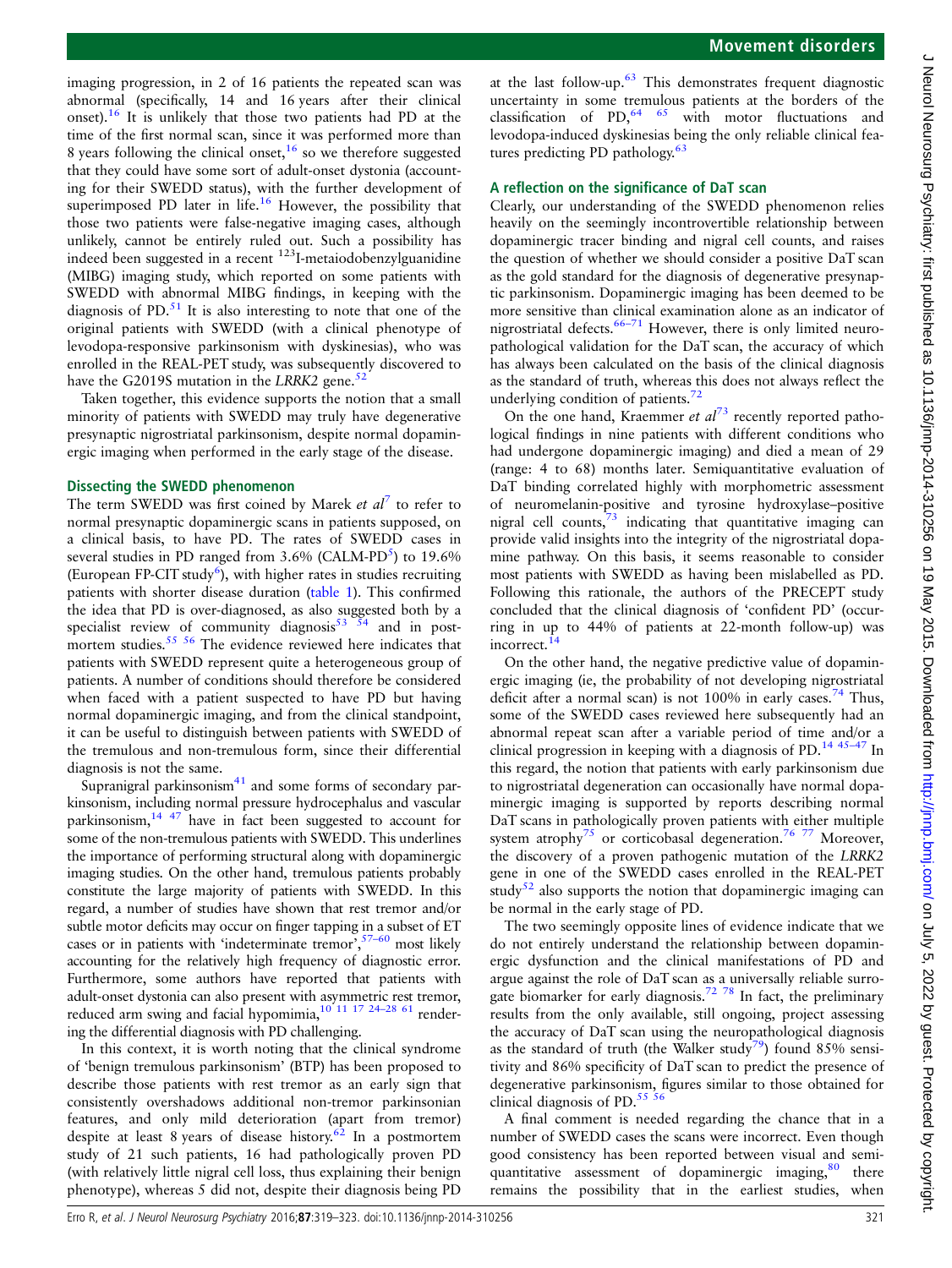## <span id="page-3-0"></span>Movement disorders

semiquantitative analysis was not available, the scan reports were in fact wrong. Although all the studies reviewed above used both visual and semiquantitative analysis, making this unlikely, it is interesting to note that in the follow-up of the PRECEPT study, 3 (0.5%) of 629 patients with an abnormal baseline DaT scan subsequently had normal follow-up scans.<sup>14</sup> This highlights the fact that there are a number of practical issues with this technique, including the radiologists' expertise, dosage of tracer injected, correct head position, time frame of image acquisition and also in regard to a number of medications and/or substances of abuse that can potentially interfere with DaT scan results. $81-83$ 

#### **CONCLUSIONS**

The evidence reviewed here indicates that those patients with suspected PD who undergo dopamine transporter imaging with normal results represent a very heterogeneous group of patients, and in the large majority there was a misdiagnosis of PD. This argues against the notion that patients with 'SWEDD' represent a (benign) subtype of PD. However, a small proportion of these cases may be false-negative imaging cases with a degenerative condition, arguably PD. The latter proposition is obviously a presumption, since to date there has been no pathological confirmation in these patients, so that the true diagnosis in some of them remains to be determined.

There is no doubt that the term SWEDD does not reflect a single clinical entity and since this term implies only the absence of a dopaminergic imaging abnormality, it can obviously only be applied in patients who have undergone such scans. Equally obviously, clinically similar or identical patients who have not been scanned, by definition, do not have SWEDD. Perhaps it is time for the term SWEDD to be abandoned.

Contributors RE took part in conception of the study, analysis of data and was involved in writing of the manuscript. SAS, NPQ and KPB participated in writing of the manuscript. NPQ took part in critically reviewing the manuscript. KPB was involved in conception of the study.

Competing interests RE has received travel grants from Ipsen. He serves on the editorial board of Movement Disorder Journal. KPB receives royalties from the publication of the Oxford Specialist Handbook Of Parkinson's Disease and Other Movement Disorders (Oxford University Press, 2008) and of Marsden's Book of Movement Disorders Oxford University Press, 2012). He has received funding for travel from GlaxoSmithKline (GSK), Orion Corporation, Ipsen and Merz Pharmaceuticals. He serves as editor of Movement Disorder Clinical Practice. NPQ has received lecture honoraria from UCB Pharma and Teva.

Provenance and peer review Not commissioned; externally peer reviewed.

#### REFERENCES

- Fahn S, Oakes D, Shoulson I, et al. Levodopa and the progression of Parkinson's disease. [N Engl J Med](http://dx.doi.org/10.1056/NEJMoa033447) 2004;351:2498–508.
- 2 Marek K, Jennings DL, Tabamo R, et al. INSPECT: an investigation of the effects of short-term treatment with pramipexole or levodopa on [123I]b-CIT and SPECT imaging in early Parkinson's disease. [Neurology](http://dx.doi.org/10.1212/01.wnl.0000191390.20564.8e) 2006;66(Suppl 2):A112.
- 3 Parkinson Study Group. Mixed lineage kinase inhibitor CEP-1347 fails to delay disability in early Parkinson disease. [Neurology](http://dx.doi.org/10.1212/01.wnl.0000277648.63931.c0) 2007;69:1480-90.
- 4 Whone AL, Watts RL, Stoessl AJ, et al. Slower progression of Parkinson's disease with ripinirole verus levodopa: the REAL-PET study. [Ann Neurol](http://dx.doi.org/10.1002/ana.10609) 2003;54:93-101.
- 5 Parkinson Study Group. Dopamine transporter brain imaging to assess the effects of pramipexole vs levodopa on Parkinson disease progression. [JAMA](http://dx.doi.org/10.1001/jama.287.13.1653) 2002;287:1653–61.
- 6 Benamer HT, Oertel WH, Patterson J, et al. Prospective study of presynaptic dopaminergic imaging in patients with mild parkinsonism and tremor disorders: part 1. Baseline and 3-month observations. [Mov Disord](http://dx.doi.org/10.1002/mds.10482) 2003;18:977-84.
- 7 Marek K, Jennings D, and Seibyl J. Imaging the dopamine system to assess disease-modifying drugs: studies comparing dopamine agonists and levodopa. [Neurology](http://dx.doi.org/10.1212/WNL.61.6_suppl_3.S43) 2003;61(6 Suppl 3):S43–8.
- 8 Bajaj N. SWEDD for the general neurologist. ACNR 2010;10:30–1. [http://www.acnr.](http://www.acnr.co.uk/SO10/ACNRSO10_30_SWEDD_article.pdf) [co.uk/SO10/ACNRSO10\\_30\\_SWEDD\\_article.pdf](http://www.acnr.co.uk/SO10/ACNRSO10_30_SWEDD_article.pdf)
- 9 Soane TA, Grosset D, Lees AJ, et al. Scans without evidence of dopaminergic deficit: diagnosis, etiology, and management. Curr Med Lit 2009;25:93-103.
- 10 Schneider SA, Edwards MJ, Mir P, et al. Patients with adult-onset dystonic tremor resembling parkinsonian tremor have scans without evidence of dopaminergic deficit (SWEDDs). [Mov Disord](http://dx.doi.org/10.1002/mds.21685) 2007;22:2210–15.
- 11 Schwingenschuh P, Ruge D, Edwards MJ, et al. Distinguishing SWEDDs patients with asymmetric resting tremor from Parkinson's disease: a clinical and electrophysiological study. [Mov Disord](http://dx.doi.org/10.1002/mds.23019) 2010;25:560-9.
- 12 Stoessl AJ. Scans without evidence of dopamine deficiency: the triumph of careful clinical assessment. [Mov Disord](http://dx.doi.org/10.1002/mds.23138) 2010;25:529-30.
- 13 Parkinson Progression Marker Initiative. The Parkinson Progression Marker Initiative (PPMI). [Prog Neurobiol](http://dx.doi.org/10.1016/j.pneurobio.2011.09.005) 2011;95:629–35.
- 14 Marek K, Seibyl J, Eberly S, et al. Parkinson Study Group PRECEPT Investigators. Longitudinal follow-up of SWEDD subjects in the PRECEPT Study. [Neurology](http://dx.doi.org/10.1212/WNL.0000000000000424) 2014;82:1791–7.
- 15 Marek K, Jennings D, Seibyl J. Long-term follow-up of patients with scans without evidence of dopaminergic deficit (SWEDD) in the ELLDOPA study. Neurology 2005;64(Suppl 1):A274(Abstract).
- Batla A, Erro R, Stamelou M, et al. Patients with scans without evidence of dopaminergic deficit: a long-term follow-up study. [Mov Disord](http://dx.doi.org/10.1002/mds.26018) 2014;29: 1820–5.
- 17 Bain PG. Dystonic tremor presenting as parkinsonism: long-term follow-up of SWEDDs. [Neurology](http://dx.doi.org/10.1212/WNL.0b013e3181a18809) 2009;72:1443–5.
- 18 Silveira-Moriyama L, Schwingenschuh P, O'Donnell A, et al. Olfaction in patients with suspected parkinsonism and scans without evidence of dopaminergic deficit (SWEDDs). [J Neurol Neurosurg Psychiatry](http://dx.doi.org/10.1136/jnnp.2009.172825) 2009;80:744–8.
- 19 Yang HJ, Kim YE, Yun JY, et al. Comparison of sleep and other non-motor symptoms between SWEDDs patients and de novo Parkinson's disease patients. [Parkinsonism Relat Disord](http://dx.doi.org/10.1016/j.parkreldis.2014.09.024) 2014;20:1419–22.
- 20 Sprenger FS, Seppi K, Djamshidian A, et al. Nonmotor symptoms in subjects without evidence of dopaminergic deficits. [Mov Disord](http://dx.doi.org/10.1002/mds.26204) 2015 Mar 15. doi:10.1002/mds.26204. [Epub ahead of print]
- 21 Bajaj NP, Wang L, Gontu V, et al. Accuracy of subjective and objective handwriting assessment for differentiating Parkinson's disease from tremulous subjects without evidence of dopaminergic deficits (SWEDDs): an FP-CIT-validated study. [J Neurol](http://dx.doi.org/10.1007/s00415-012-6495-5) 2012;259:2335–40.
- Mian OS, Schneider SA, Schwingenschuh P, et al. Gait in SWEDDs patients: comparison with Parkinson's disease patients and healthy controls. [Mov Disord](http://dx.doi.org/10.1002/mds.23684) 2011;26:1266–73.
- 23 Stockner H, Schwingenschuh P, Djamshidian A, et al. Is transcranial sonography useful to distinguish scans without evidence of dopaminergic deficit patients from Parkinson's disease? [Mov Disord](http://dx.doi.org/10.1002/mds.25102) 2012;27:1182-5.
- 24 Cáceres-Redondo MT, Carrillo F, Palomar FJ, et al. DYT-1 gene dystonic tremor presenting as a "scan without evidence of dopaminergic deficit". [Mov Disord](http://dx.doi.org/10.1002/mds.25171). 2012;27:1469.
- 25 Cilia R, Reale C, Castagna A, et al. Novel DYT11 gene mutation in patients without dopaminergic deficit (SWEDD) screened for dystonia. [Neurology](http://dx.doi.org/10.1212/WNL.0000000000000821) 2014;83:1155–62.
- 26 Bajaj NP, Gontu V, Birchall J, et al. Accuracy of clinical diagnosis in tremulous parkinsonian patients: a blinded video study. [J Neurol Neurosurg Psychiatry](http://dx.doi.org/10.1136/jnnp.2009.193391) 2010;81:1223–8.
- 27 de Laat KF, van de Warrenburg BP. Re-emergent tremor in a dystonic SWEDD case. [Mov Disord](http://dx.doi.org/10.1002/mds.24040) 2012;27:462–3.
- 28 De Rosa A, Carducci C, Carducci C, et al. Screening for dopa-responsive dystonia in patients with scans without evidence of dopaminergic deficiency (SWEDD). [J Neurol](http://dx.doi.org/10.1007/s00415-014-7477-6) 2014;261:2204–8.
- 29 Hall DA, Jennings D, Seibyl J, et al. FMR1 gene expansion and scans without evidence of dopaminergic deficits in parkinsonism patients. [Parkinsonism Relat](http://dx.doi.org/10.1016/j.parkreldis.2010.07.006) [Disord](http://dx.doi.org/10.1016/j.parkreldis.2010.07.006) 2010;16:608–11.
- 30 Ceravolo R, Antonini A, Volterrani D, et al. Dopamine transporter imaging study in parkinsonism occurring in fragile X premutation carriers. [Neurology](http://dx.doi.org/10.1212/01.wnl.0000188821.51055.52) 2005;65:1971–3.
- 31 Brigo F, Erro R, Marangi A, et al. Differentiating drug-induced parkinsonism from Parkinson's disease: an update on non-motor symptoms and investigations. [Parkinsonism Relat Disord](http://dx.doi.org/10.1016/j.parkreldis.2014.05.011) 2014;20:808–14.
- 32 Brigo F, Matinella A, Erro R, et al. [1231]FP-CIT SPECT (DaTSCAN) may be a useful tool to differentiate between Parkinson's disease and vascular or drug-induced parkinsonisms: a meta-analysis. [Eur J Neurol](http://dx.doi.org/10.1111/ene.12444) 2014;21:1369-e90.
- 33 Easterford K, Clough P, Kellett M, et al. Reversible parkinsonism with normal beta-CIT-SPECT in patients exposed to sodium valproate. [Neurology](http://dx.doi.org/10.1212/01.WNL.0000121228.32913.00) 2004;62:1435–7.
- 34 Lorberboym M, Djaldetti R, Melamed E, et al. 123I-FP-CIT SPECT imaging of dopamine transporters in patients with cerebrovascular disease and clinical diagnosis of vascular parkinsonism. J Nucl Med 2004;45:1688–93.
- 35 Zijlmans JC, Daniel SE, Hughes AJ, et al. Clinicopathological investigation of vascular parkinsonism, including clinical criteria for diagnosis. [Mov Disord](http://dx.doi.org/10.1002/mds.20083) 2004;19:630–40.
- 36 Salvati M, Frati A, Ferrari P, et al. Parkinsonian syndrome in a patient with a pterional meningioma: case report and review of the literature. *[Clin Neurol](http://dx.doi.org/10.1016/S0303-8467(00)00111-6)* [Neurosurg](http://dx.doi.org/10.1016/S0303-8467(00)00111-6) 2000;102:243–5.